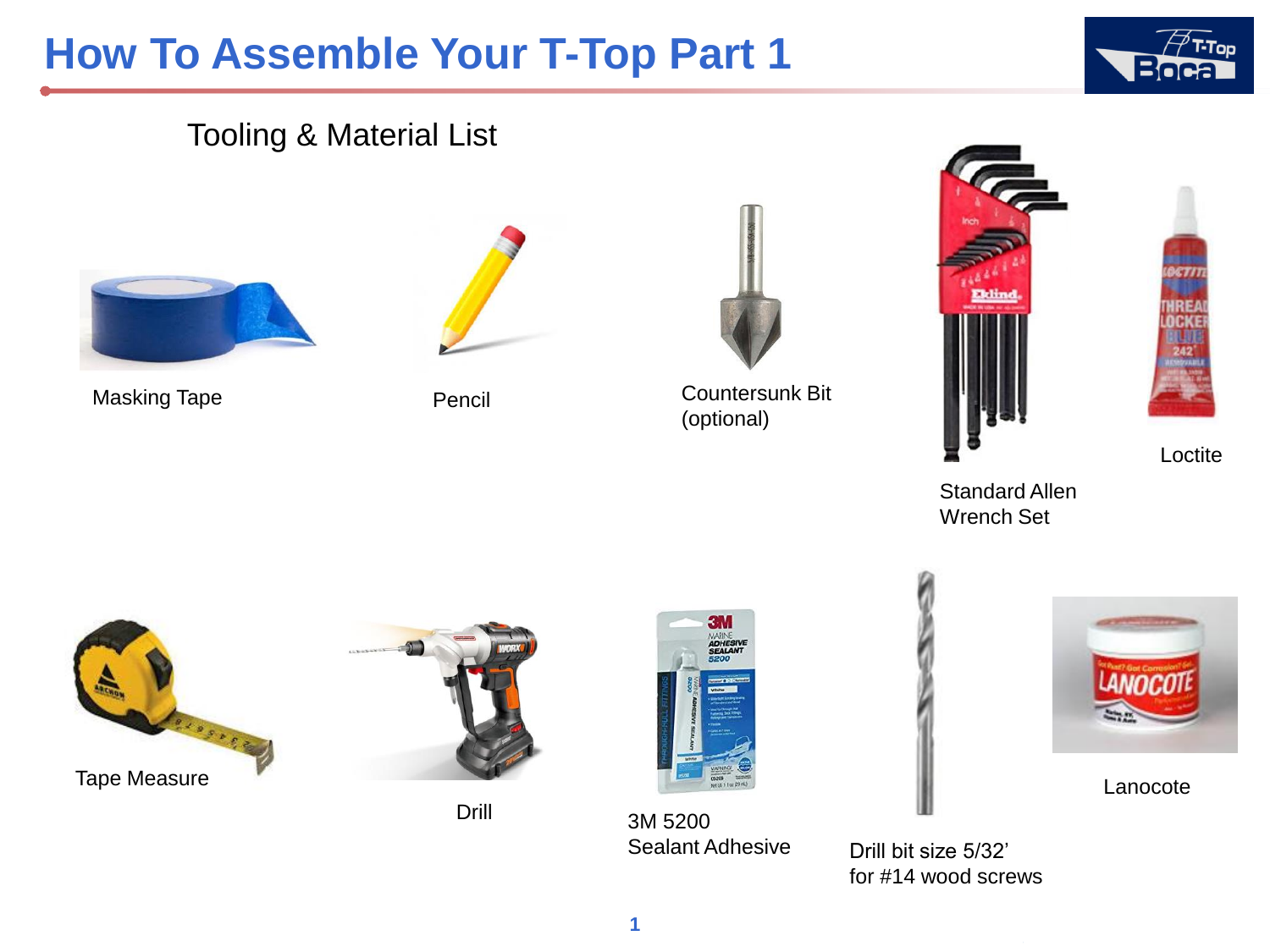



#### **STEP 2: Leg Support Assembly**

- a. Assemble upper and lower leg supports as shown for the left hand side. See Fig. 1
- b. Apply a small amount of Lanocote coating to bolts threads before assembly.
- c. Use 5x, 1/2" x 1-1/4" Length bolts to assemble
- d. Don't tighten bolts fully. This will be done later
- e. Repeat for other right hand side



Use 5X 1/2 " x 1- 1/4" Length



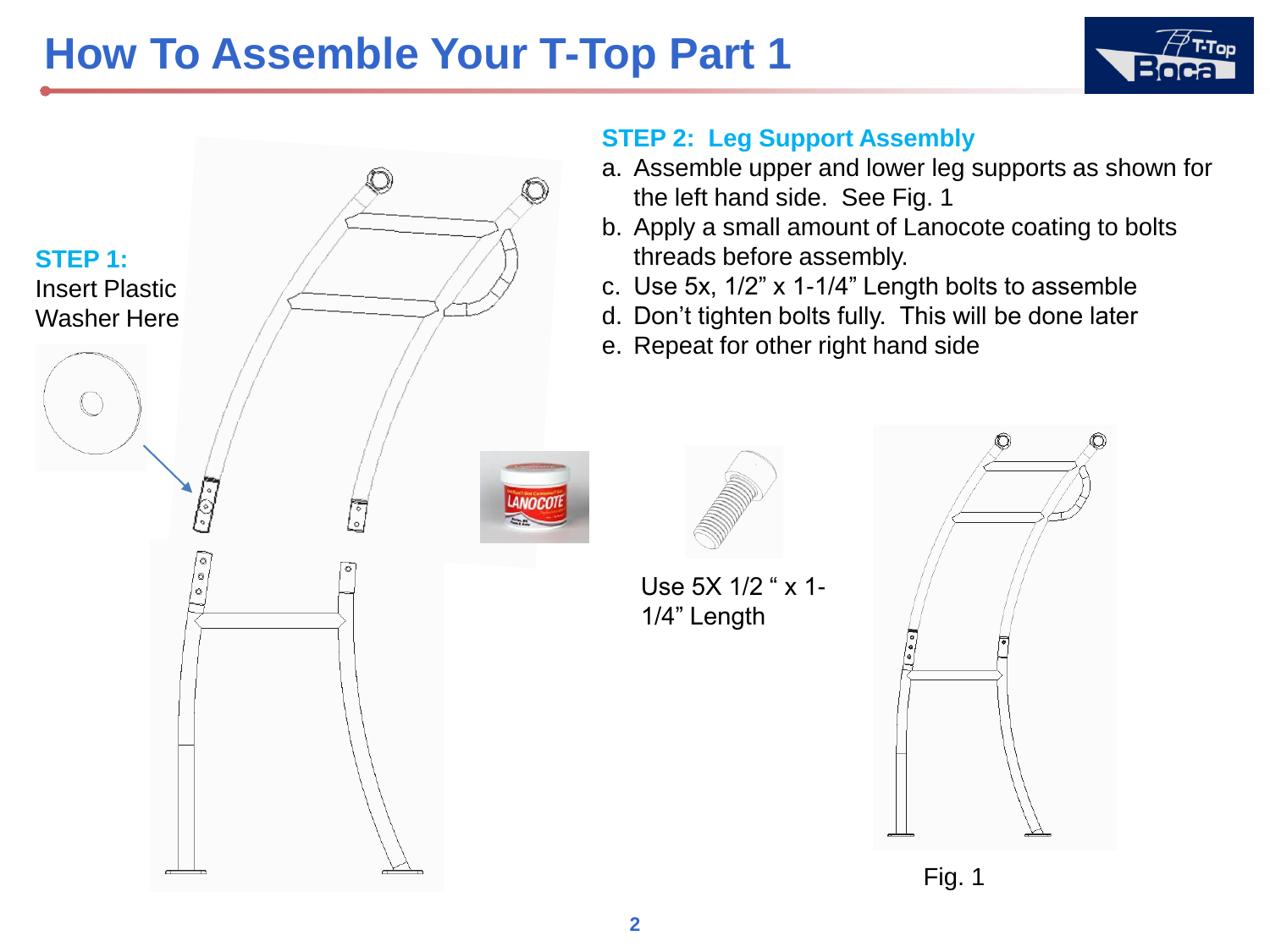#### **STEP 3: Open Clamps**

- a. Remove 4x clamp screws. Save for later use.
- b. Open clamps and use masking tape to hole clamps in open position. See Fig. 2
- c. Repeat for left and right hand side supports





Fig. 2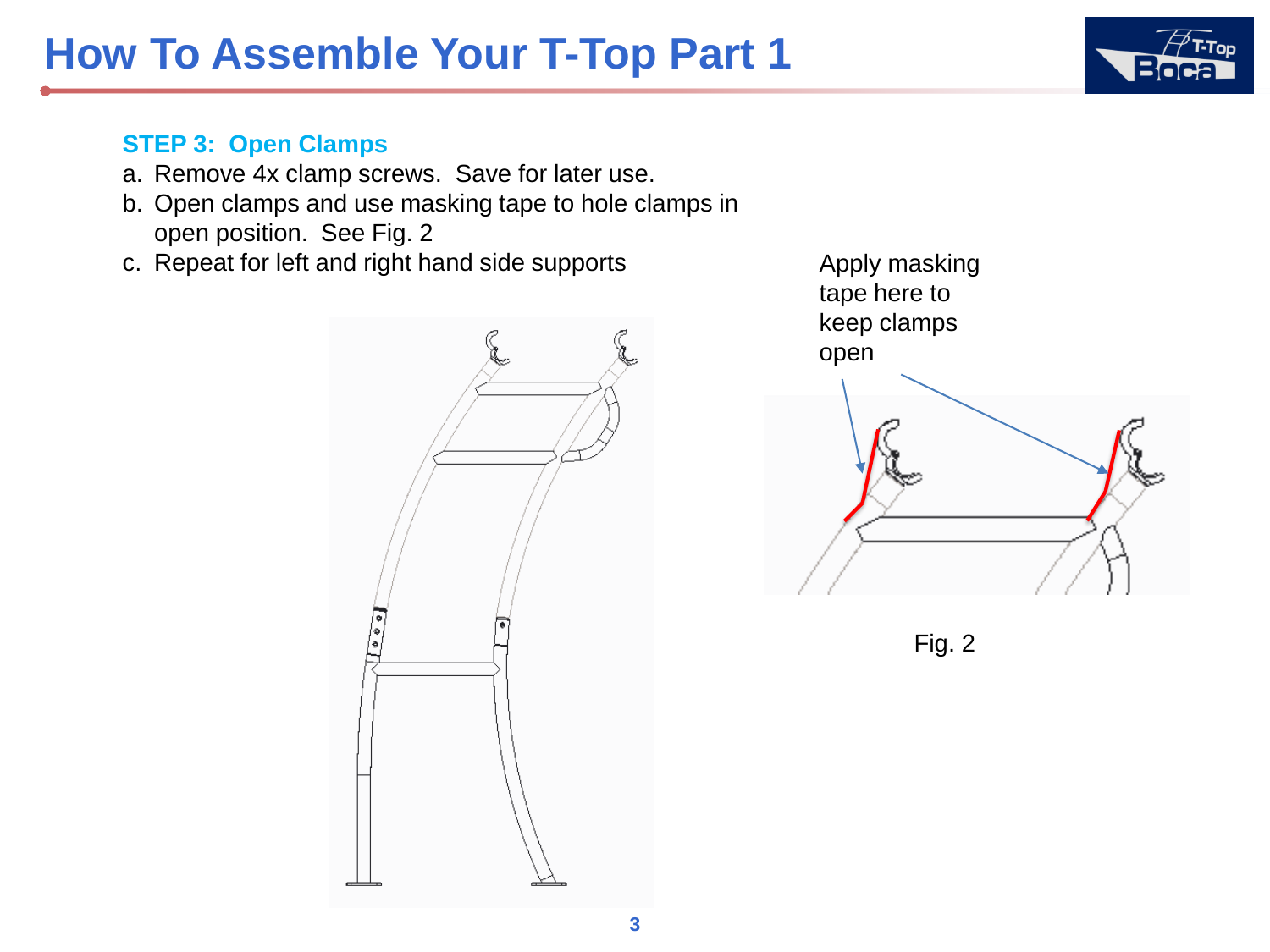**4**

#### **STEP 4: Front Canopy Assembly**

- a. Assemble front canopy as shown in Fig. 3
- b. Apply a small amount of Lanocote to the bolt threads before assembly.
- 





c. Tighten bolts fully  $\overline{U}$  be 6X 1/2 " x 1-1/4" Length Bolts

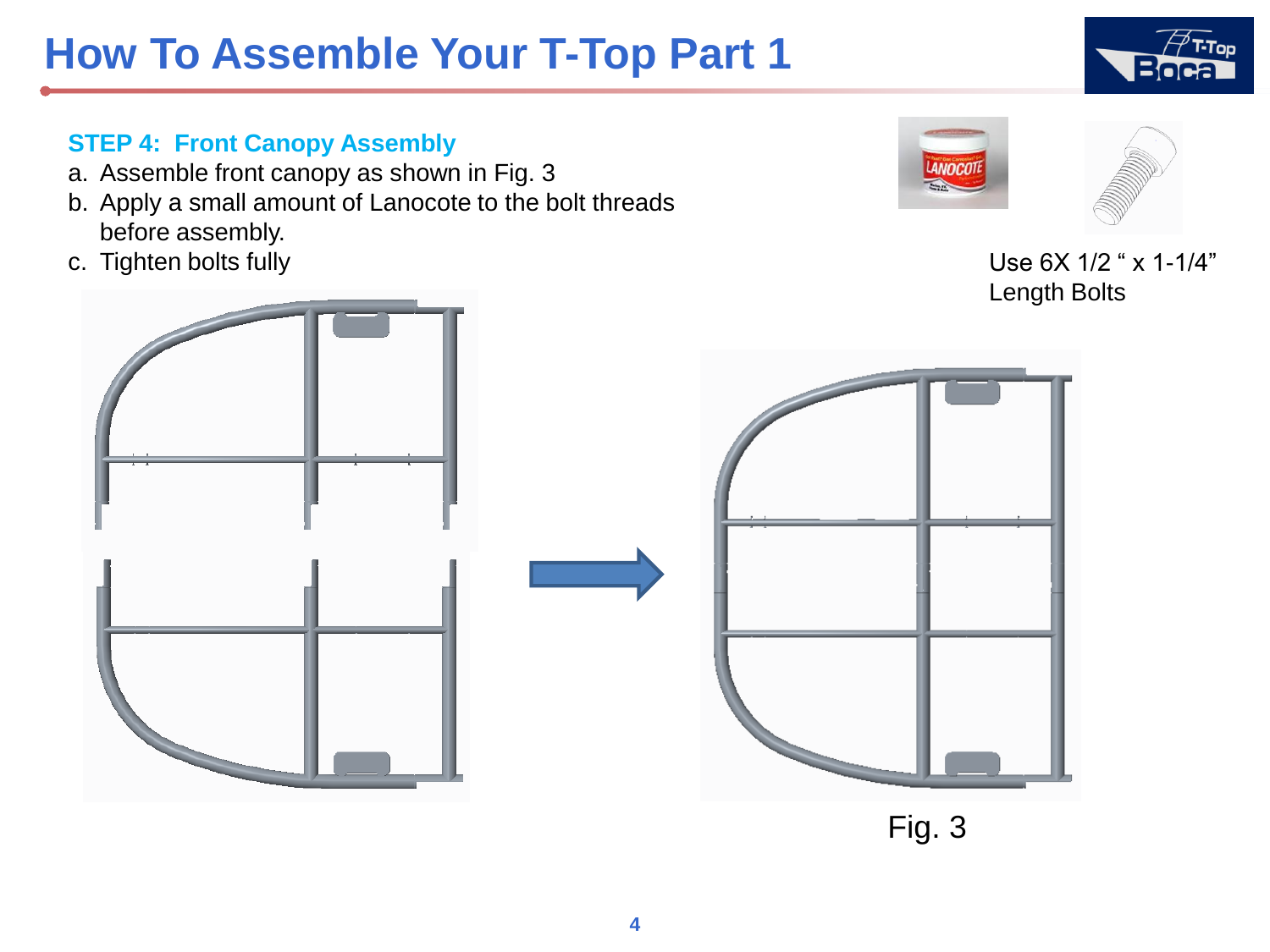

8x Button HD

**WARRANTEE** 

#### **STEP 5: Assemble Accessory Mounting Plates**

- a. Assemble the front accessory plate as shown
- b. Assemble the mid accessory plate as shown
- c. Tighten fully



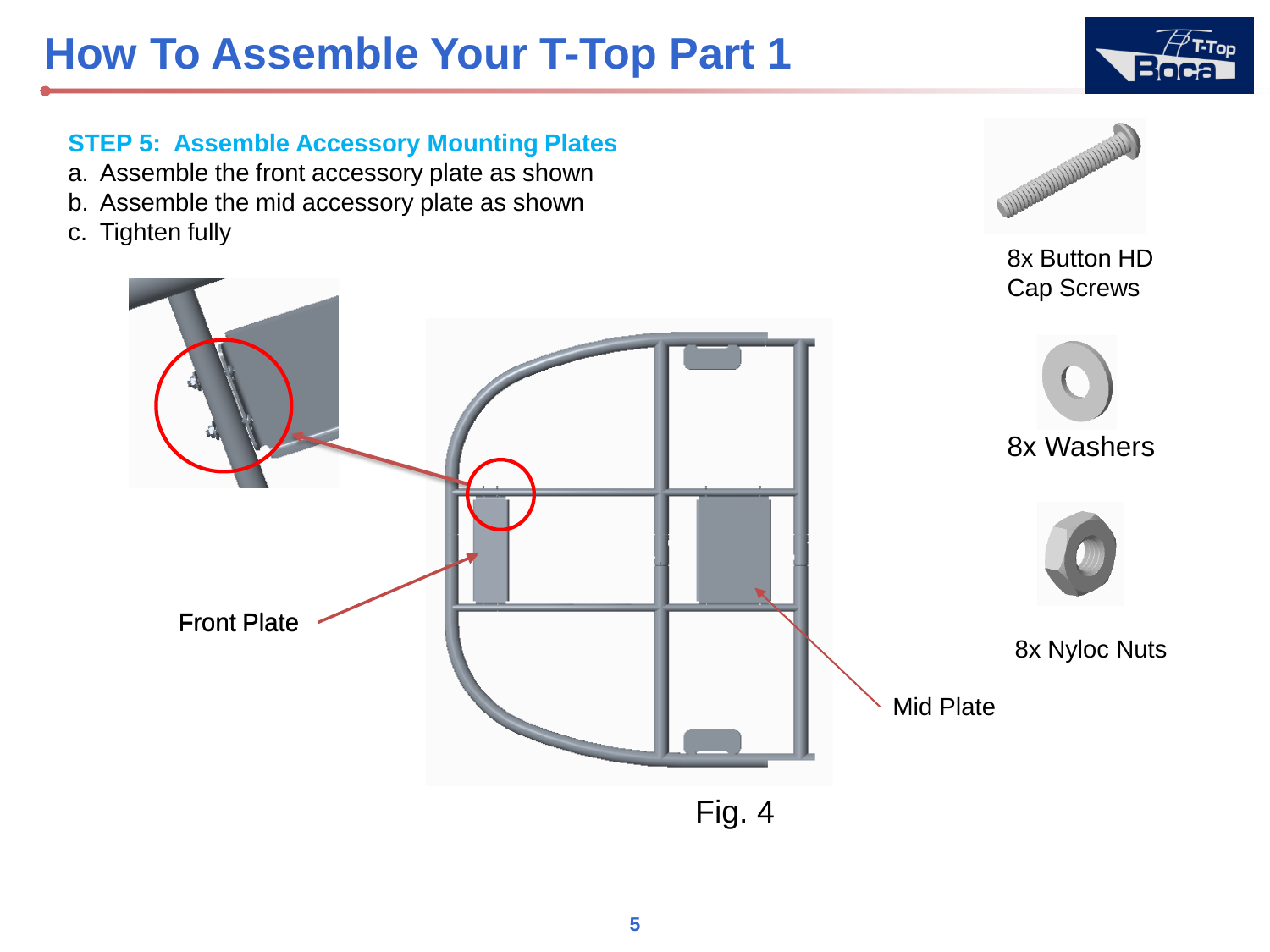### **STEP 6: Measure The Width of Your Center Console**

- a. Use a tape measure and measure the width of your center console.
- b. Use the dimension measured above and add 4 additional inches. This will allow 2 inches of clearance per side between the console and T-Top.
	- a. Example: The width of your console is 30". The distance between the leg supports of your T-Top should be 34". See Fig. 5
- c. Final adjustment maybe necessary before T-Top is fastened to the boat deck





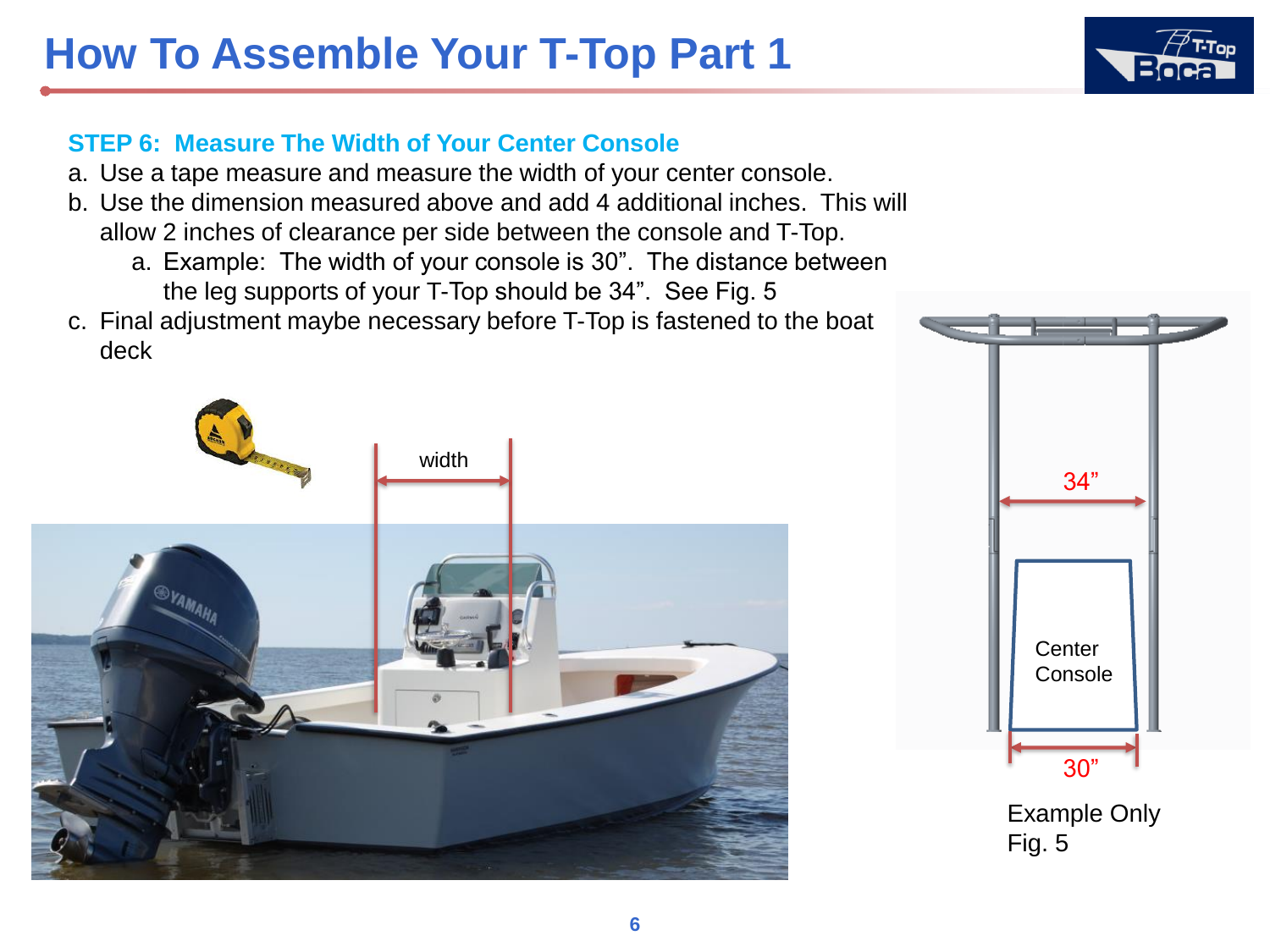#### **STEP 7: Assembled Front Canopy To Leg Supports (2 Person Recommended)**

- a. Center the front canopy assembly to the leg supports as shown in Fig 6.
- b. Set the distance between the leg supports as measured in step 6a-6b.
- c. Once everything is centered, close the clamps and fasten the 8 screws. Apply Loctite before tighten all screws
- d. Make final adjustment to the leg supports as necessary when centering T-Top to boat console



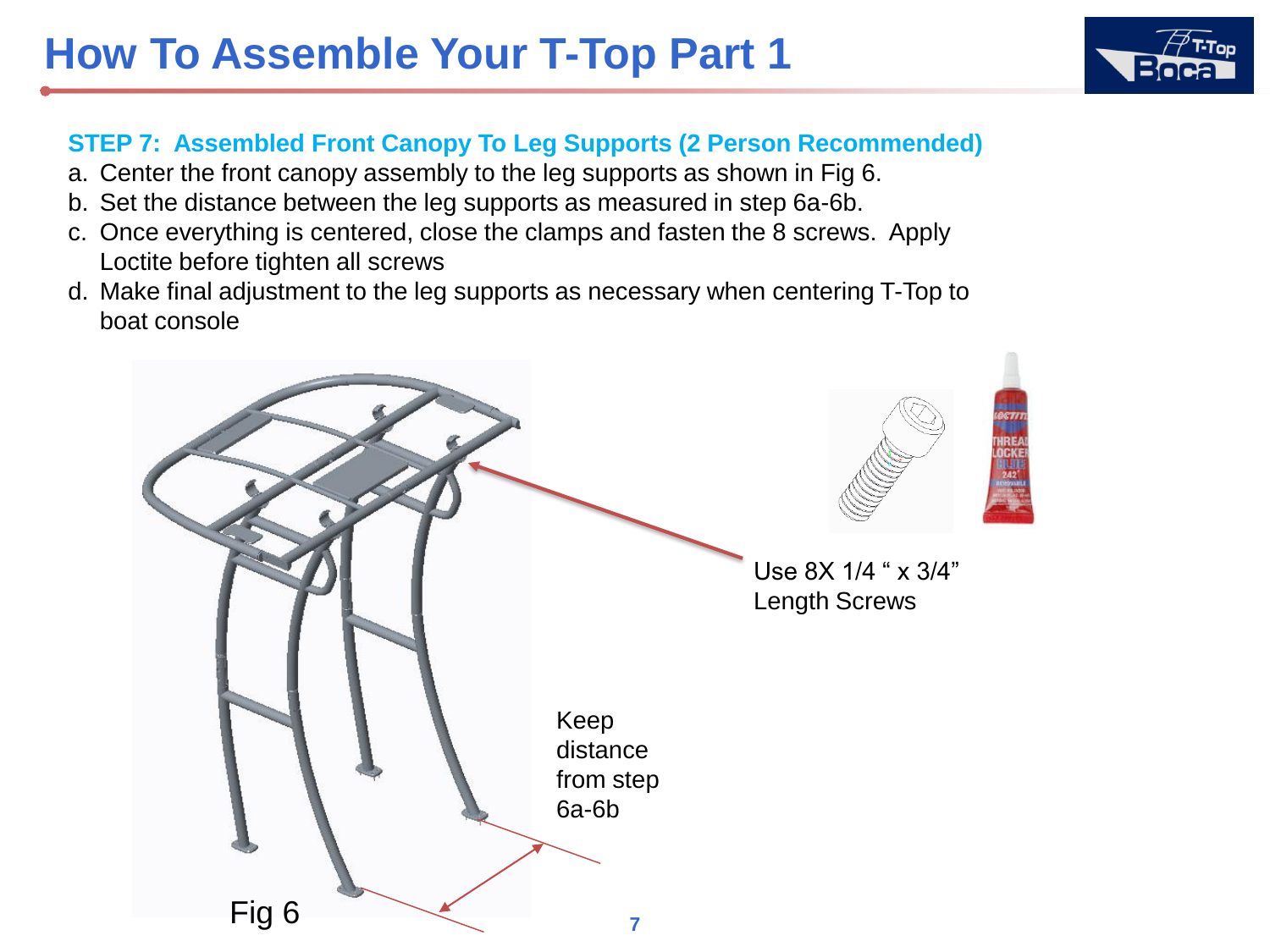

#### **STEP 8: Align T-Top To Boat Console (2 Person Recommended)**

- a. Make sure you are not drilling into fuel tank, fuel lines, wiring, water line..ect. Checking with your boat manufacturer is highly recommended.
- b. Apply blue masking tapes to the boat deck next to the center console on your boat as shown. See Fig. 7
- c. Center your T-Top onto the boat with the T-Top mounting plates on the blue tapes
- d. If you have a door on your center console, align the T-Top so that the door can open and close without interference
- e. Take measurements from a known reference point and align your T-Top for front to back and side to side. For Example: Check dimensions A, A, and B, B. Dimensions should equal.  $A = A$ , and  $B = B$ .

Align Console Door

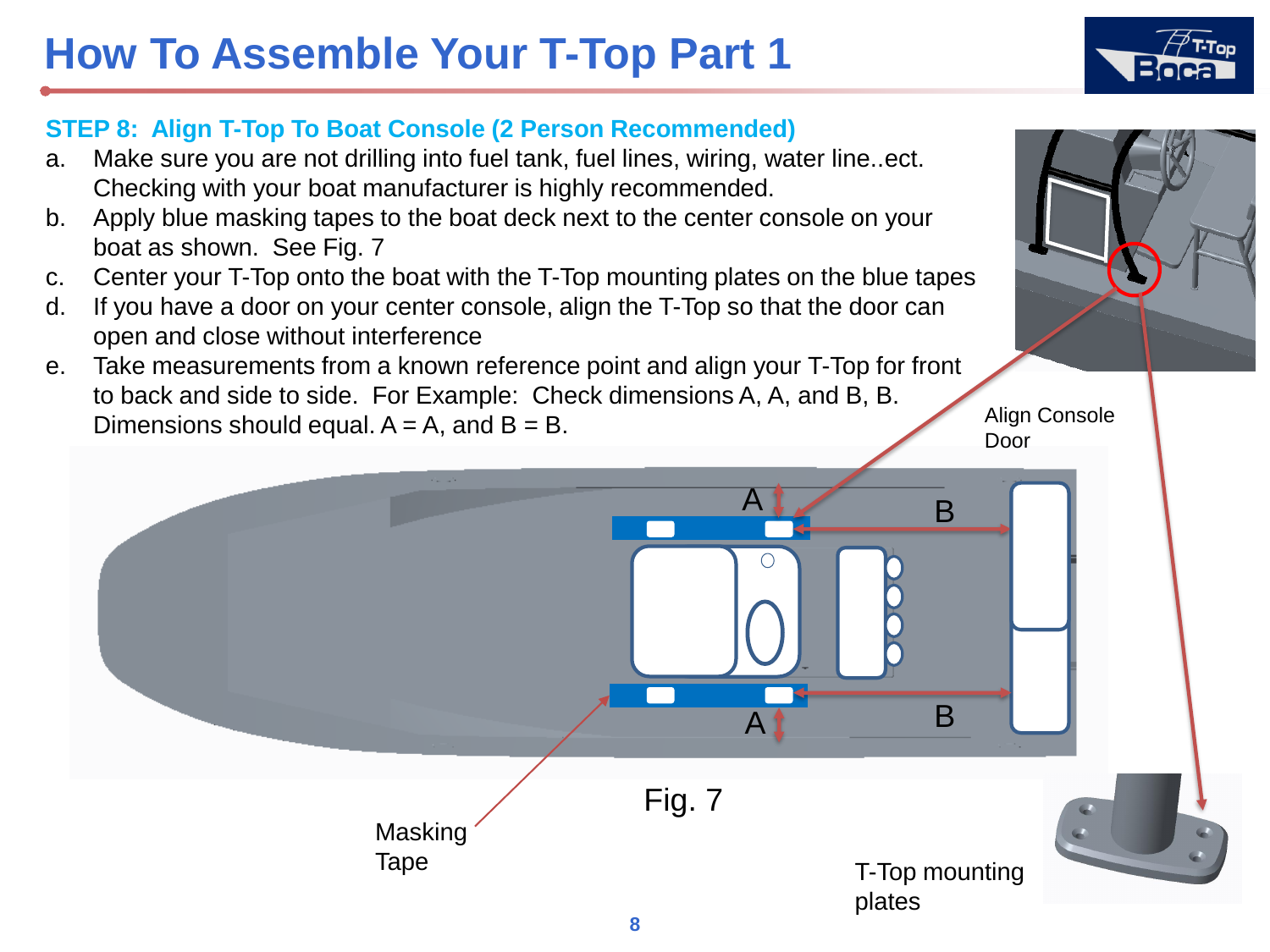

#### **STEP 9: Mark & Drill Holes (2 Person Recommended)**

- a. Drill 4x holes just slightly through the blue tape to mark the boat deck. Do Not Drill Through your deck completely at this point
- b. Repeat for all 4 mounting plates, 16 holes to mark in total
- c. Move your T-Top and remove blue tapes. You should see 16 marks from the drill bit on your boat deck
- d. Use a countersunk bit to add a bevel to the holes before drilling(Optional). This is to help prevent chipping of deck gel coat
- e. Use a drill bit size 5/32" for #14 wood screw and drill all 16 holes to your boat deck



B

A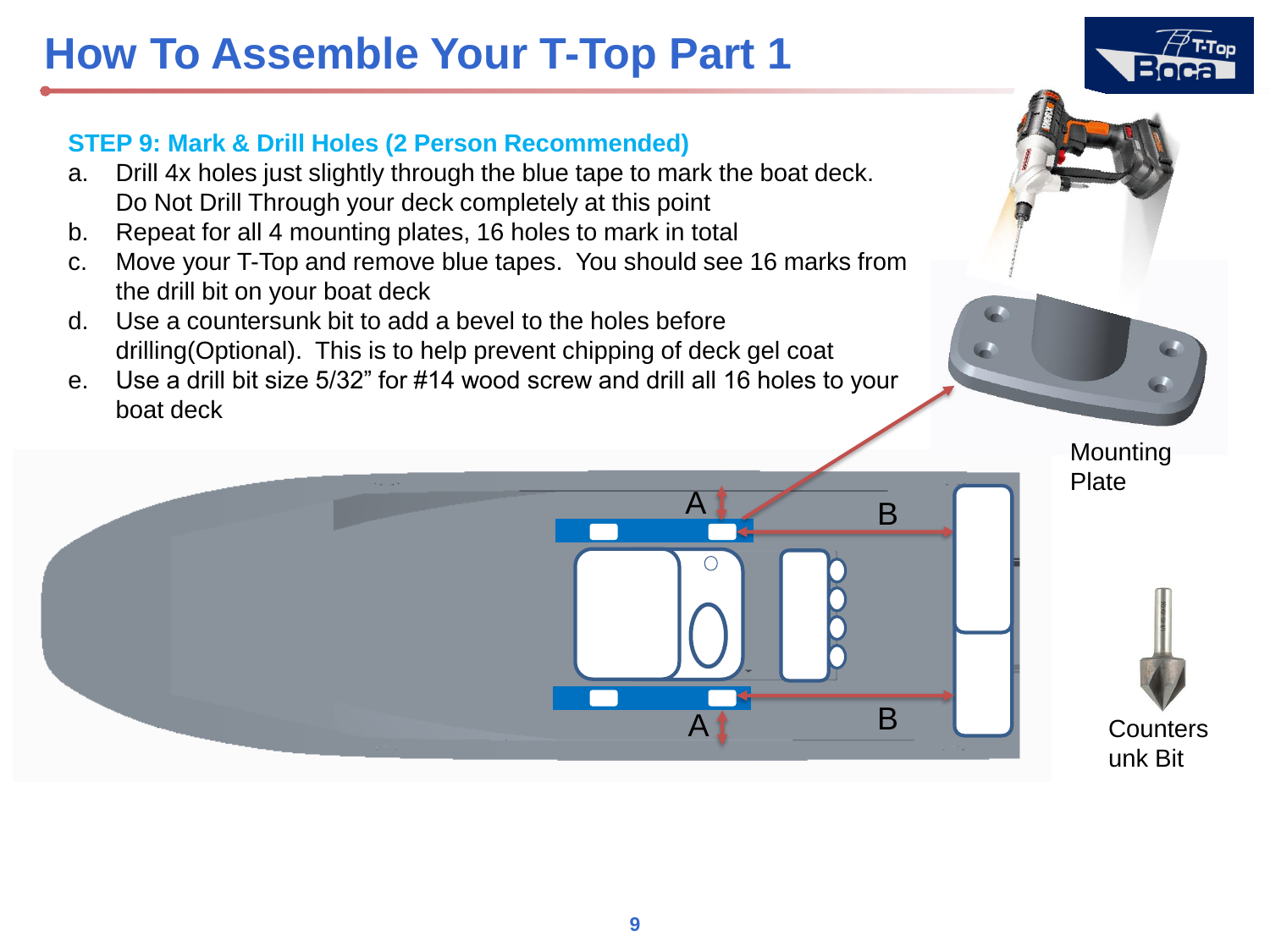

CV.

#### **STEP 10: Apply 3M 5200 Adhesive**

a. Apply 3M 5200 adhesive in a X pattern as shown in Fig. 8. Repeat for 4 **locations** 



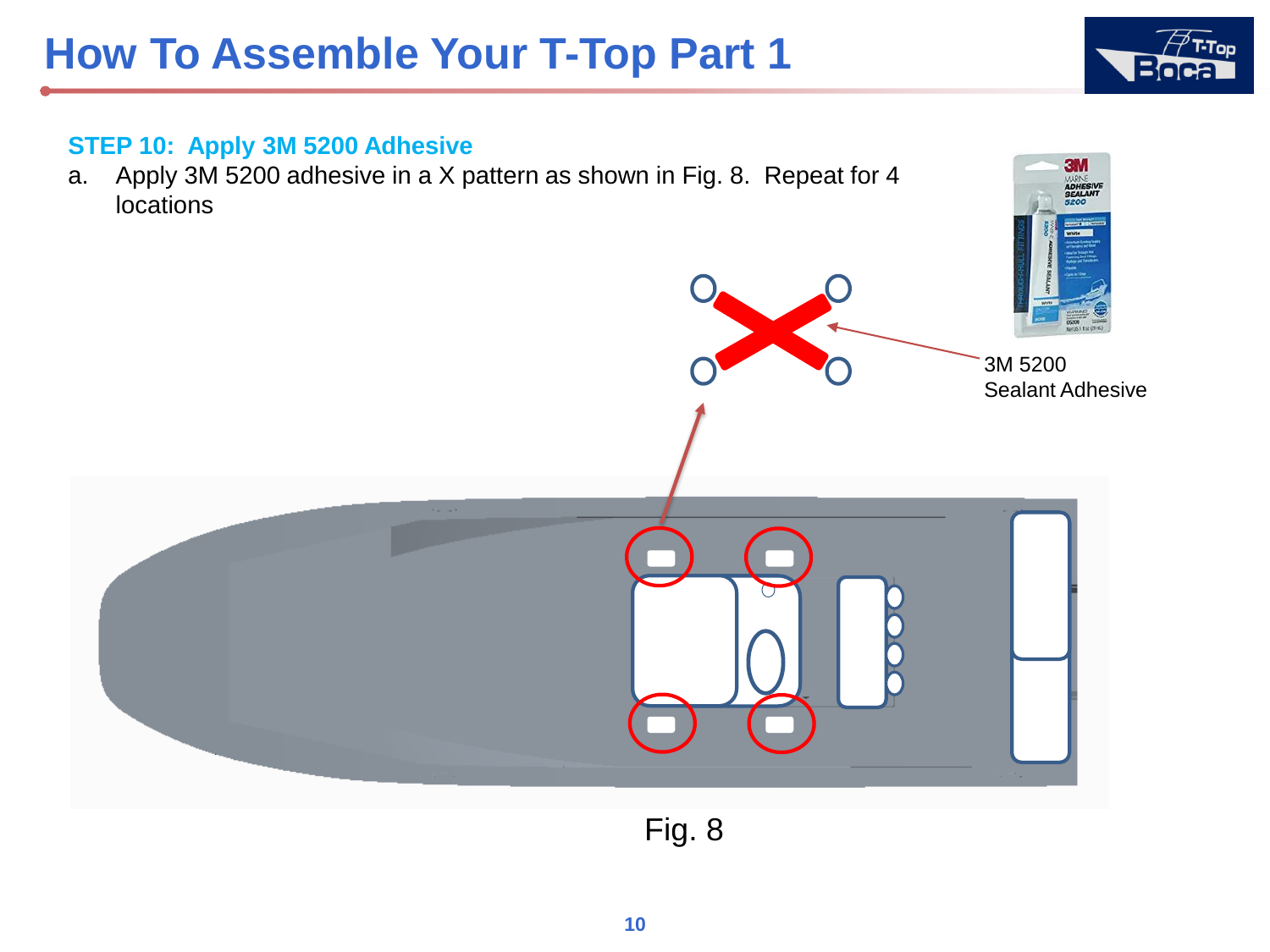

#### **STEP 11: Mount T-Top To Boat Deck (2 Person Recommended)**

- a. Align T-Top to the previously drilled holes on your boat deck
- b. Use 16 screws (include in your kit) and fasten your T-Top to the boat deck



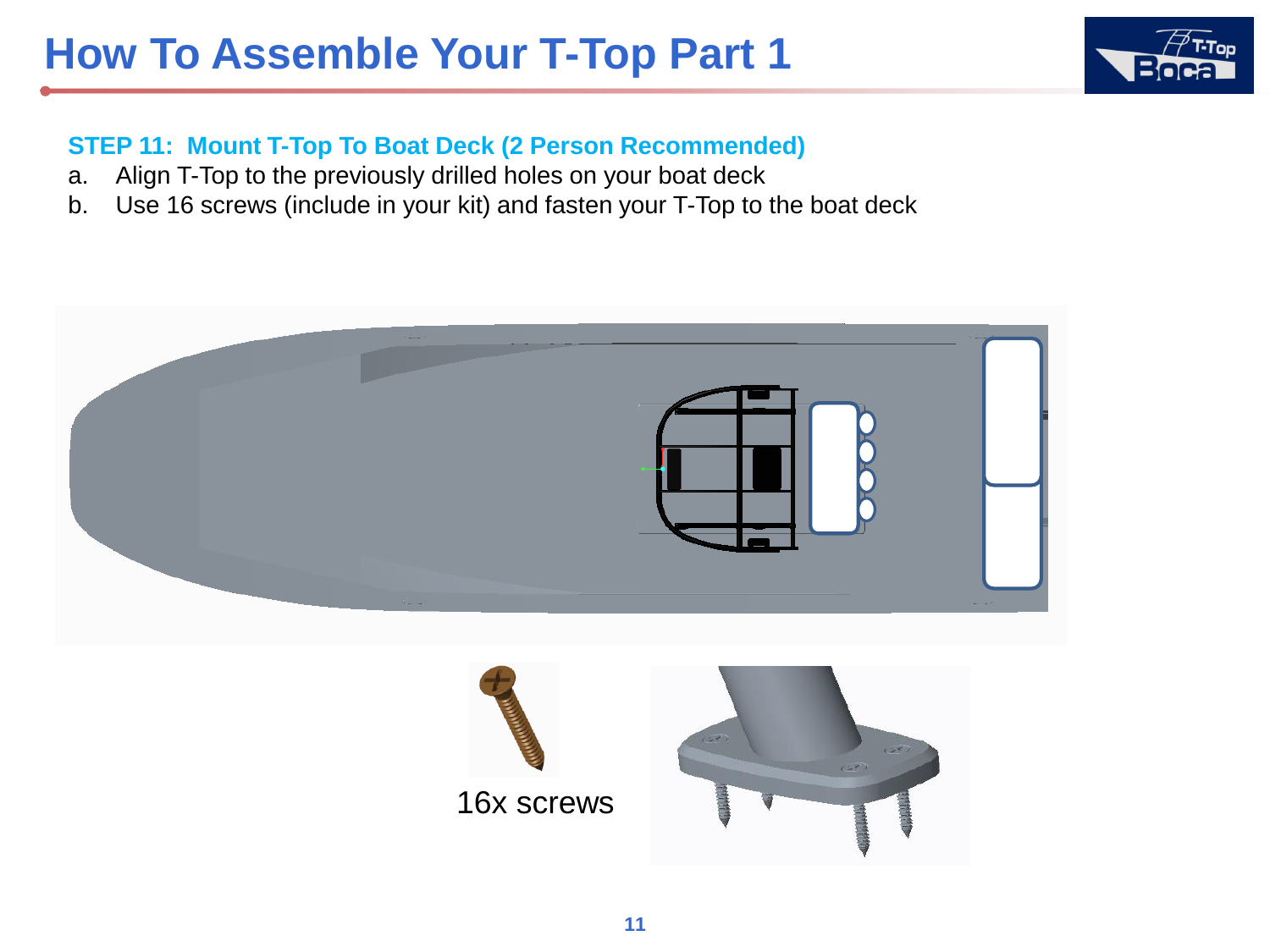#### **STEP 12: Rear Canopy Frame Assembly**

- a. Assemble rear canopy frame
- b. Apply Lanocote to screws before assembly
- c. Tighten screws to snug. Do not fully tighten screws now. That will be done later once it is assembled to the T-Top
- d. Assemble the rear accessory plate



Use 4X 1/2 " x 1-1/4" Length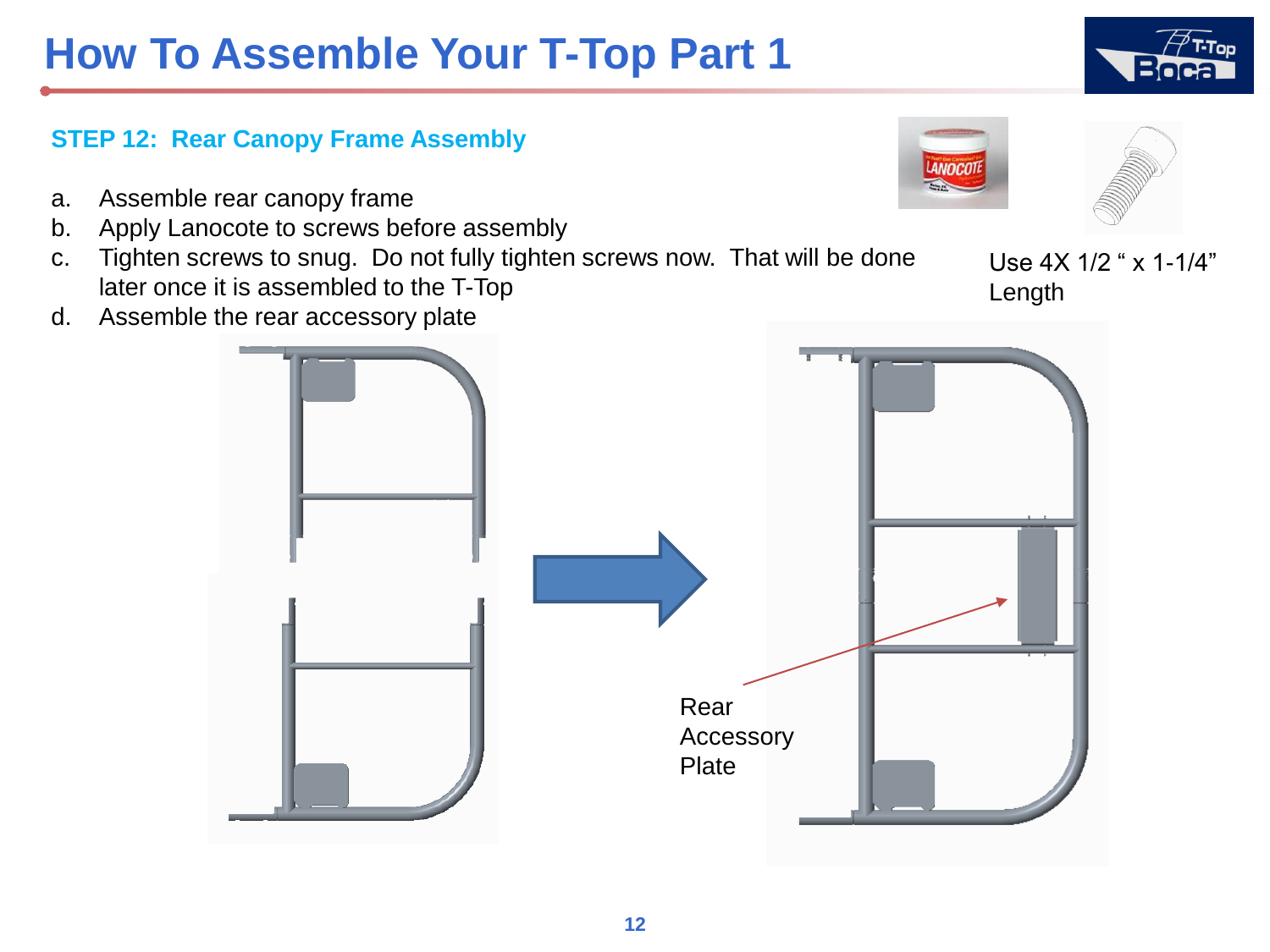

#### **STEP 13: Rear Canopy Frame Assembly**

- a. Assemble rear canopy frame to the T-Top
- b. Apply Lanocote to bolts before tightening the bolts to the T-Top
- **c.** Fully tighten ALL bolts **Example 20** Use 4X 1/2 " x 1-1/4"



Length bolts

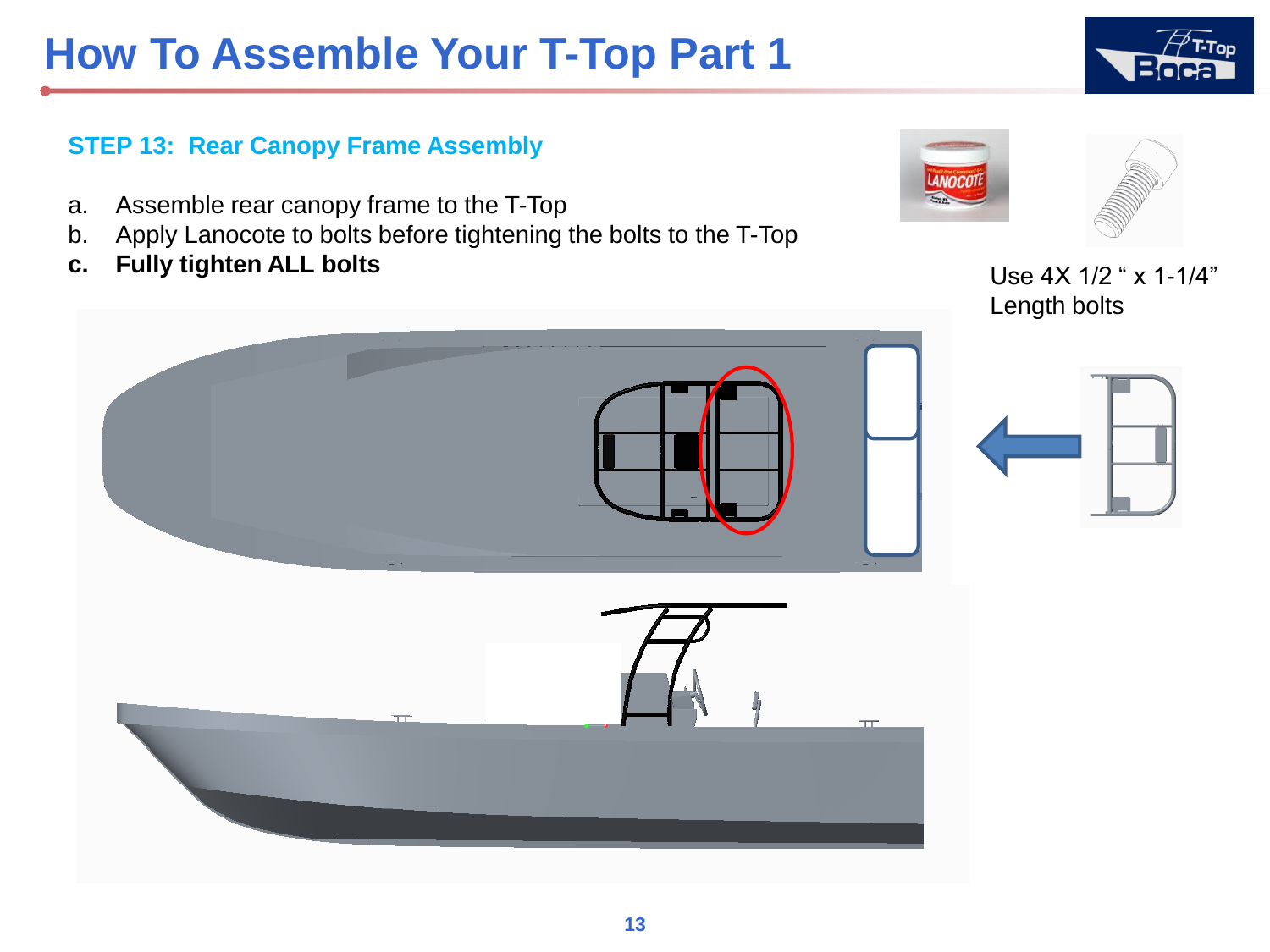Spacer

#### **STEP 14: Installing Lateral Support**

a. Drill a 1/4" clearance hole through the cross bar into the side of your console. See Fig. 9



Cross bar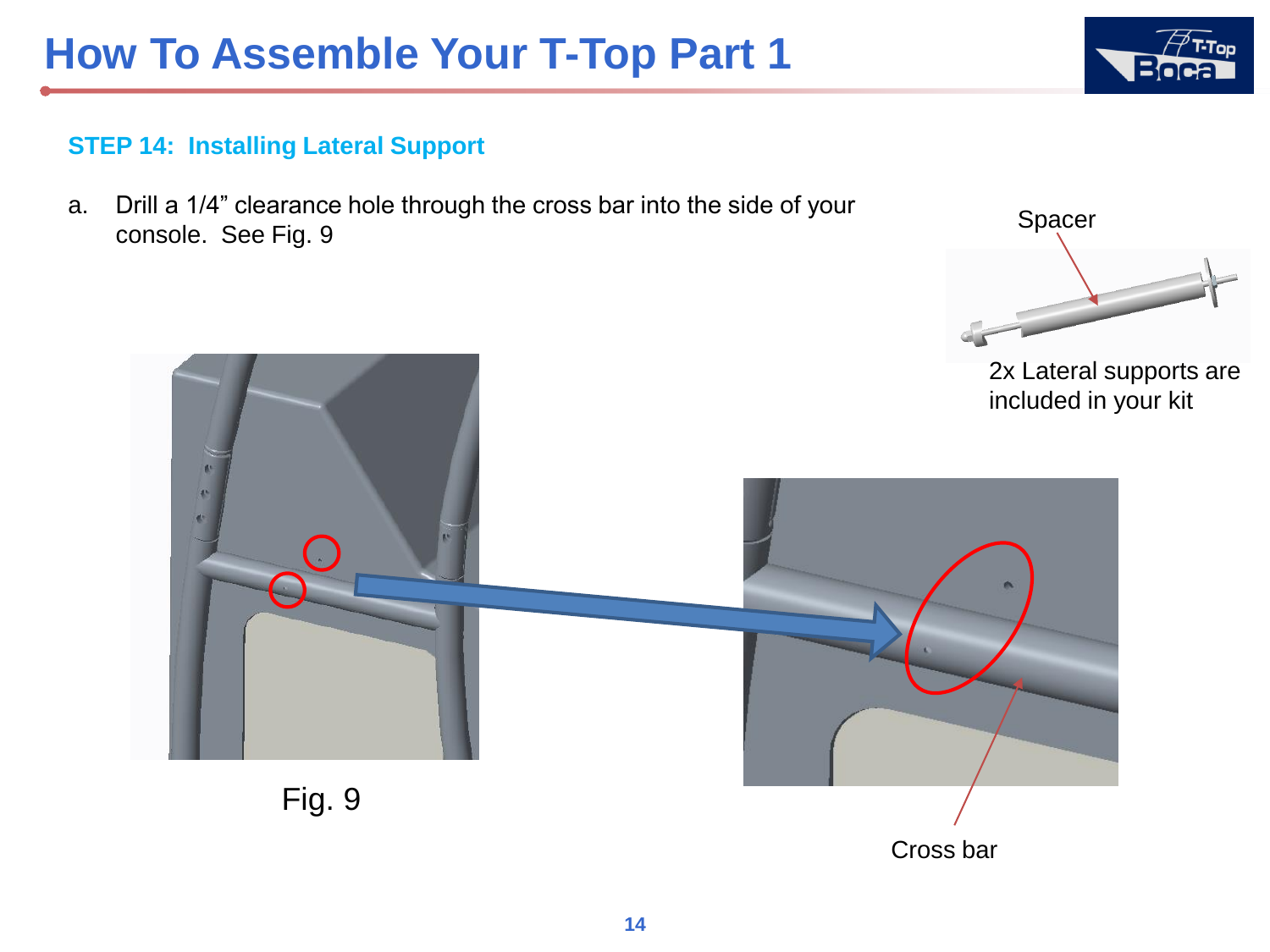# **STEP 15: Installing Lateral Support**

- a. Measure the distance "A" between the console surface to the cross bar
- b. Cut the spacer to the dimension "A"